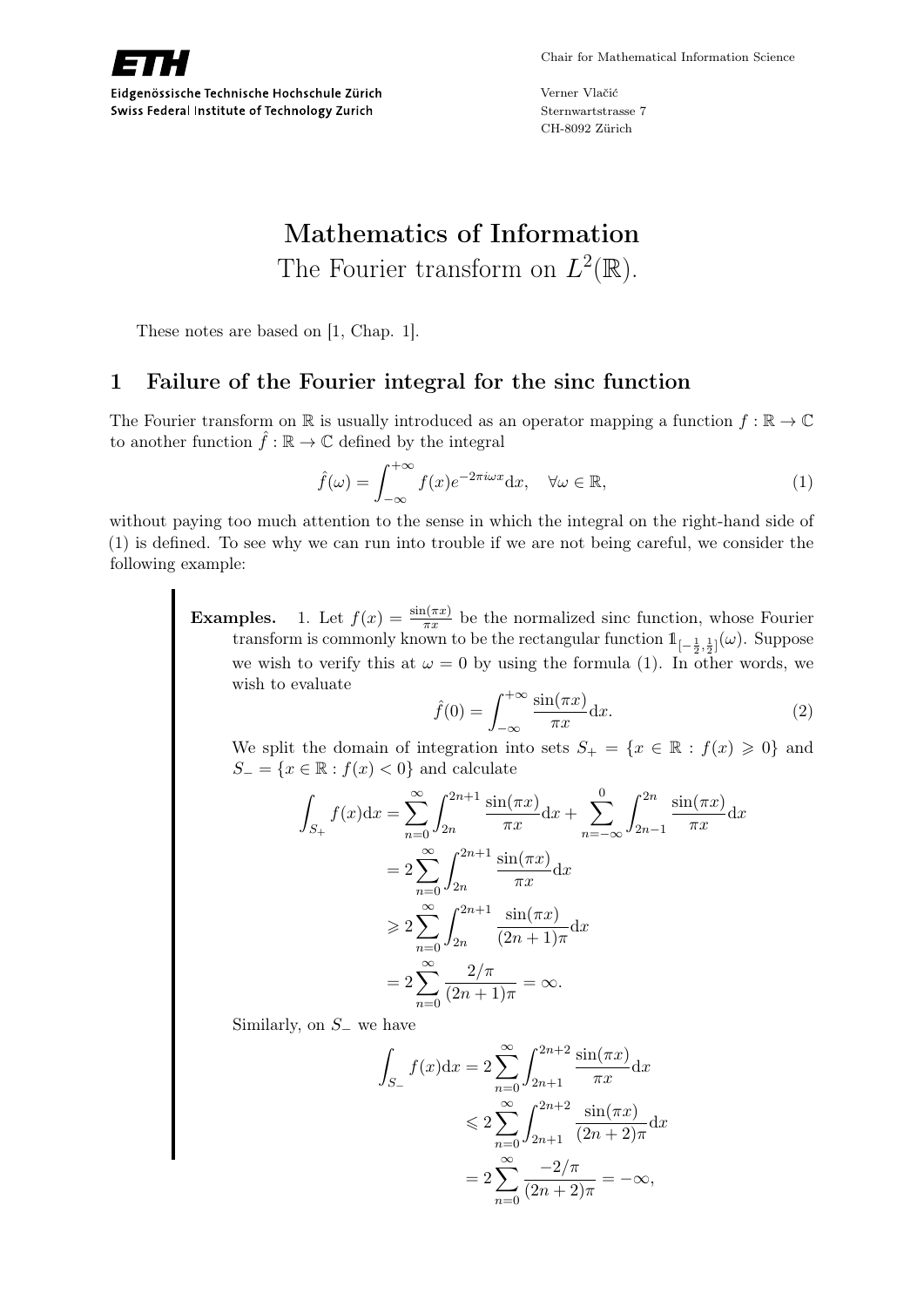We could now try to evaluate

$$
\int_{-\infty}^{+\infty} f(x)dx = \int_{S_+} \frac{\sin(\pi x)}{\pi x} dx + \int_{S_-} \frac{\sin(\pi x)}{\pi x} dx = \infty - \infty,
$$
 (3)

which is meaningless.

2. Let  $f : \mathbb{R} \to \mathbb{R}$  be an absolutely integrable function, that is  $f \in L^1(\mathbb{R})$ . Define the sets  $S_+ = \{x \in \mathbb{R} : f(x) \geq 0\}$  and  $S_- = \{x \in \mathbb{R} : f(x) < 0\}$  as in the previous example. Then

$$
\int_{S_+} f(x) dx = \int_{\mathbb{R}} 1_{S_+}(x) |f(x)| dx \le \int_{\mathbb{R}} |f(x)| dx = ||f||_{L^1(\mathbb{R})} < \infty
$$

and

$$
\int_{S_{-}} f(x) dx = - \int_{\mathbb{R}} 1_{S_{-}}(x) |f(x)| dx \ge - \int_{\mathbb{R}} |f(x)| dx = -||f||_{L^{1}(\mathbb{R})} > -\infty,
$$

so

$$
\int_{\mathbb{R}} f(x)dx = \int_{S_{+}} f(x)dx + \int_{S_{-}} f(x)dx
$$
\n(4)

is a sum of finite numbers. We see that a pathology such as (3) cannot happen if  $f \in L^1(\mathbb{R})$ .

The above examples suggest that it might be a bad idea to try to work directly with integrals with infinite limits such as (1) when f is not in  $L^1(\mathbb{R})$ . Instead, we could interpret (1) as the limit

$$
\hat{f}(\omega) = \lim_{R \to \infty} \int_{-R}^{R} f(x)e^{-2\pi i \omega x} dx = \lim_{R \to \infty} \int_{-\infty}^{+\infty} \mathbb{1}_{[-R,R]}(x)f(x)e^{-2\pi i \omega x} dx.
$$
 (5)

Then, as we will see in the example below, if  $f \in L^2(\mathbb{R})$ , then the function  $1\mathbb{1}_{[-R,R]}(x)f(x)e^{-2\pi i \omega x}$ is in  $L^1(\mathbb{R})$ , for each fixed R and  $\omega$ , and so its integral is well-behaved in the sense of (4). This is true even if  $f \notin L^1(\mathbb{R})$ , e.g., the sinc function  $f(x) = \frac{\sin(\pi x)}{\pi x}$  is in  $L^2(\mathbb{R})$ , but not in  $L^1(\mathbb{R})$ . It can be verified for the sinc function that the limit (5) indeed exists for any fixed  $\omega$ , and can be evaluated to be  $1\!\!1_{[-\frac{1}{2},\frac{1}{2}]}(\omega)$  by using the calculus of residues.

Our goal now is to show how the Fourier transform can be defined for functions such as  $f(x) = \frac{\sin(\pi x)}{\pi x}$  for which the integral (1) is not well-defined. We will do this by applying the tools we developed in the first chapter to formalize the limit (5) for a general function  $f \in L^2(\mathbb{R})$ . Throught this chapter we will write  $\hat{f}$  for the Fourier transform of a function  $f \in L^1(\mathbb{R})$  as given by the formula (1). The Fourier transform that we will define for functions that are in  $L^2(\mathbb{R})$  (but not necessarily in  $L^1(\mathbb{R})$  will later be denoted by F, and we call this the  $L^2$ -Fourier transform. We will also see that the transforms  $\hat{\cdot}$  and  $\hat{\mathcal{F}}$  of functions in  $L^1(\mathbb{R}) \cap L^2(\mathbb{R})$  coincide. Before continuing we give several more examples that illustrate the difference between the Banach space continuing, we give several more examples that illustrate the difference between the Banach space  $L^1(\mathbb{R})$  and the Hilbert space  $L^2(\mathbb{R})$ .

> **Examples.** 1. If  $[-R, R]$  is a finite interval, then  $L^2([-R, R]) \subset L^1([-R, R])$ , and **for every**  $f \in L^2([-R, R])$  we have  $||f||_{L^1([-R, R])} \le \sqrt{2}$  $2R \|f\|_{L^2([-R,R])}$ . Indeed, we can apply the Cauchy-Schwarz inequality in the Hilbert space  $L^2([-R, R])$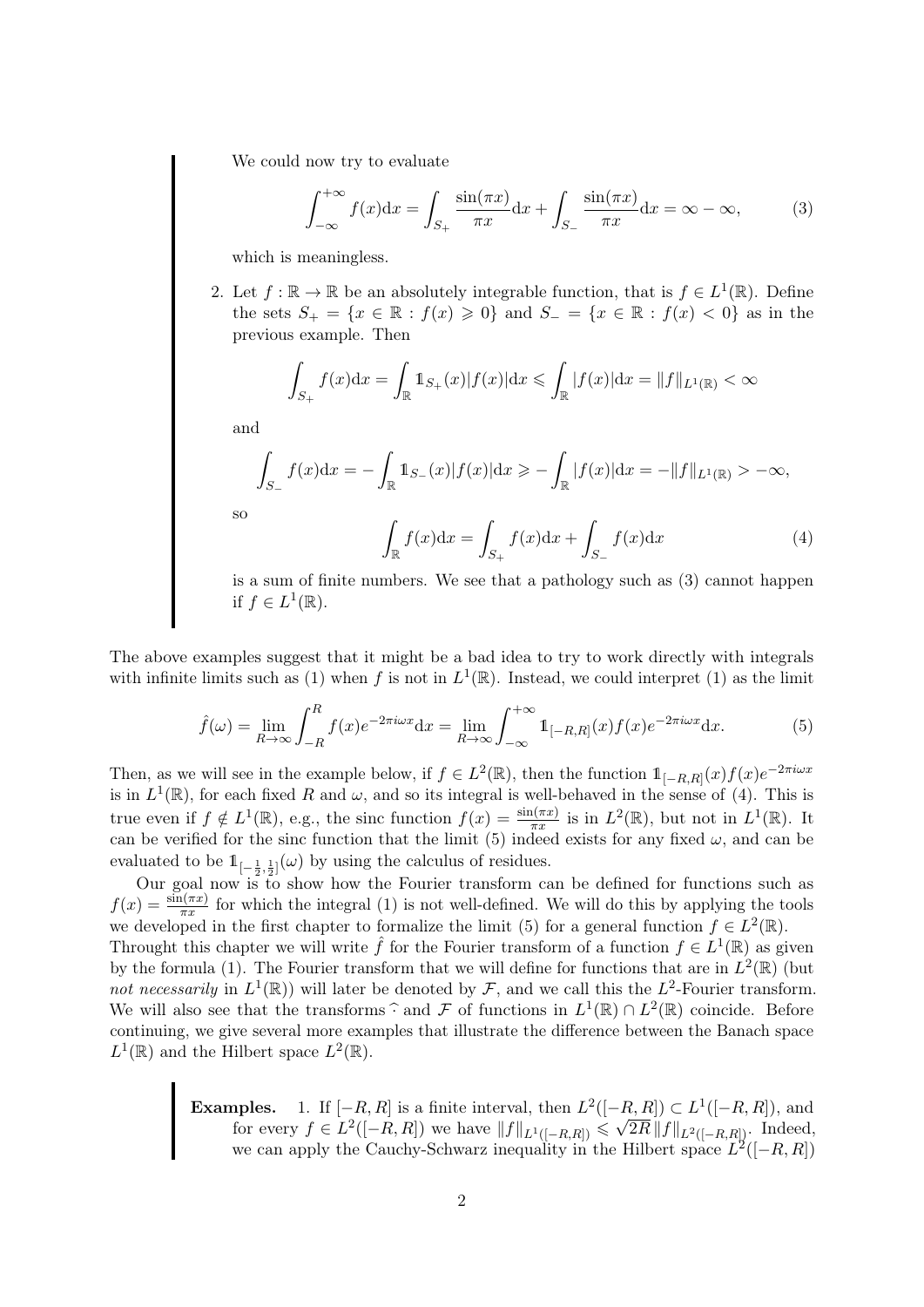to the functions f and  $\overline{\text{sgn}(f)}$  to yield

$$
||f||_{L^{1}([-R,R])} = \left| \int_{-R}^{R} f(x)sgn(f(x)) dx \right| = |\langle f, \overline{sgn(f)} \rangle|
$$
  
\n
$$
\leq ||f||_{L^{2}([-R,R])} || \overline{sgn(f)} ||_{L^{2}([-R,R])}
$$
  
\n
$$
\leq ||f||_{L^{2}([-R,R])} \left( \int_{-R}^{R} 1^{2} dx \right)^{\frac{1}{2}} \leq \sqrt{2R} ||f||_{L^{2}([-R,R])} < \infty
$$

2. If  $R = \infty$ , then the argument in the previous example breaks down since we may have  $\|\overline{\text{sgn}(f)}\|_{L^2(\mathbb{R})} = \infty$ . Consider the function  $f(x) = \min\{1, \frac{1}{|x|}$  $\frac{1}{|x|}$ . Then

$$
\int_{-\infty}^{+\infty} |f(x)|^2 dx = \int_{-1}^{1} 1^2 dx + \int_{-\infty}^{-1} \frac{1}{x^2} dx + \int_{1}^{\infty} \frac{1}{x^2} dx
$$

$$
= 2 + \left. \frac{-1}{x} \right|_{-\infty}^{-1} + \left. \frac{-1}{x} \right|_{1}^{\infty} = 4 < \infty,
$$

so  $f \in L^2(\mathbb{R})$ . However,

$$
\int_{-\infty}^{+\infty} |f(x)| dx = \int_{-1}^{1} 1 dx + \int_{-\infty}^{-1} \frac{1}{-x} dx + \int_{1}^{\infty} \frac{1}{x} dx
$$
  
= 2 + (-log(-x))|\_{-\infty}^{-1} + log(x)|\_{1}^{\infty} = \infty,

so  $f \notin L^1(\mathbb{R})$ . Therefore we have shown that  $L^2(\mathbb{R}) \not\subset L^1(\mathbb{R})$ . In fact, we can show similarly that the function  $f(x) = \mathbb{1}_{(0,1]}(x) \frac{1}{\sqrt{x}}$  $\frac{1}{\overline{x}}$  is in  $L^1(\mathbb{R})$  but not in  $L^2(\mathbb{R}),$ and so  $L^1(\mathbb{R}) \not\subset L^2(\mathbb{R})$ . In other words, neither of  $L^1(\mathbb{R})$  is a subset of each other  $L^2(\mathbb{R})$ .

# 2 Translation, modulation, and the Fourier transform of the gaussian

For  $x, \xi \in \mathbb{R}$  we define the following linear operators on  $L^2(\mathbb{R})$ :

$$
(T_x f)(t) = f(t - x) \qquad \forall t \in \mathbb{R},
$$
  

$$
(M_{\xi} f)(t) = e^{2\pi i \xi t} f(t) \qquad \forall t \in \mathbb{R},
$$

where  $T_x$  is called the *translation* by x, and  $M_\xi$  is called the *modulation* by  $\xi$ .

#### Example.

For any  $x, \xi \in \mathbb{R}$  the maps  $T_x$  and  $M_{\xi}$  are linear maps on  $L^1(\mathbb{R})$ . Moreover, they are invertible with inverses  $T_x^{-1} = T_{-x}$  and  $M_{\xi}^{-1} = M_{-\xi}$ . We can compute for an arbitrary  $f \in L^1(\mathbb{R})$ 

$$
||T_t f||_{L^1(\mathbb{R})} = \int_{-\infty}^{\infty} |f(t-x)| dt \stackrel{t \mapsto t}{=} \int_{-\infty}^{\infty} |f(t)| dt = ||f||_{L^1(\mathbb{R})}
$$

$$
||M_{\xi} f||_{L^1(\mathbb{R})} = \int_{-\infty}^{\infty} |e^{2\pi i \xi t} f(t)| dt = \int_{-\infty}^{\infty} |f(t)| dt = ||f||_{L^1(\mathbb{R})},
$$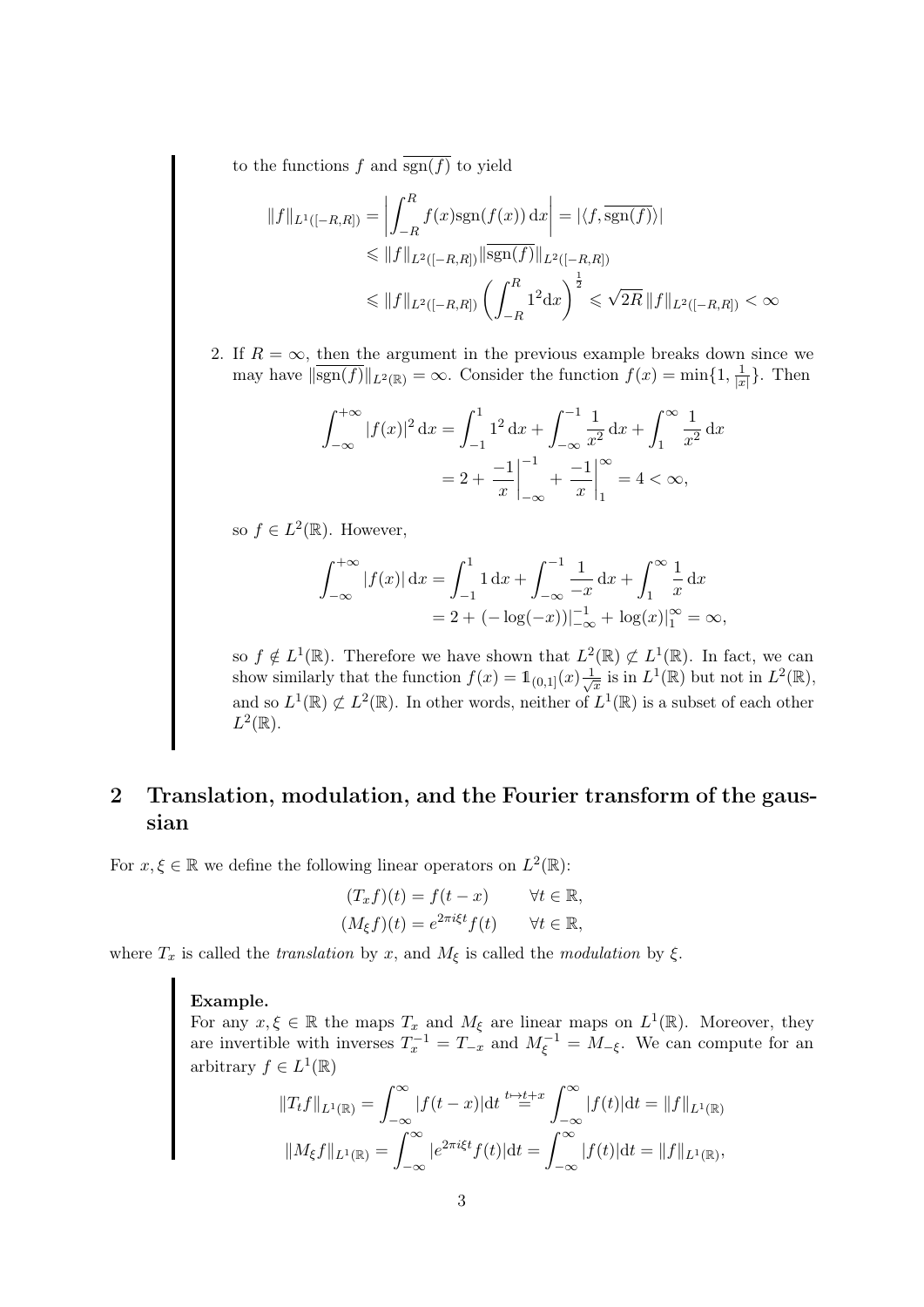so  $T_x$  and  $M_\xi$  are linear isometries on  $L^1(\mathbb{R})$ . A similar calculation shows that they are also linear isometries on  $L^2(\mathbb{R})$ .

A gaussian is a function of the form  $f(t) = ae^{-bt^2}$ , where  $a > 0$ ,  $b > 0$  are fixed real numbers. We now show that the Fourier transform of a gaussian with  $b = \pi$  is the gaussian itself:

**Lemma 1.** Let  $\varphi(t) = e^{-\pi t^2}$  be the normalized Gaussian. The Fourier transform of  $\varphi$  as given by (1) is the function  $\varphi$  itself.

Proof. Note that  $\varphi \in L^1(\mathbb{R})$  and  $|\varphi(t)e^{-2\pi i \omega t}| \leq \varphi(t)$ , so  $\varphi(t)e^{-2\pi i \omega t}$  is in  $L^1(\mathbb{R})$  for every fixed  $\omega$ , and thus  $\varphi$  has a Fourier transform defined by the integral (1). What is more, the function  $-2\pi i\varphi(t)e^{-2\pi i\omega t}$  obtained by differentiating  $\varphi(t)e^{-2\pi i\omega t}$  with respect to  $\omega$  satisfies  $|-2\pi i\varphi(t)e^{-2\pi i\omega t}| \leq 2\pi t \varphi(t) \in L^1(\mathbb{R})$ , and so we can integrate under the integral sign to obtain

$$
\frac{d}{d\omega}\hat{\varphi}(\omega) = \frac{d}{d\omega}\int_{-\infty}^{+\infty} e^{-\pi t^2} e^{-2\pi i \omega t} dt
$$
\n
$$
= \int_{-\infty}^{+\infty} \frac{\partial}{\partial \omega} \left( e^{-\pi t^2} e^{-2\pi i \omega t} \right) dt = \int_{-\infty}^{+\infty} -2\pi i t e^{-\pi t^2} e^{-2\pi i \omega t} dt
$$
\n
$$
= \int_{-\infty}^{+\infty} i \left( \frac{d}{dt} e^{-\pi t^2} \right) e^{-2\pi i \omega t} dt
$$
\n
$$
= \left( i e^{-\pi t^2} e^{-2\pi i \omega t} \right) \Big|_{t=-\infty}^{t=\infty} - \int_{-\infty}^{+\infty} i e^{-\pi t^2} \left( \frac{d}{dt} e^{-2\pi i \omega t} \right) dt
$$
\n
$$
= 0 - \int_{-\infty}^{+\infty} i e^{-\pi t^2} \left( -2\pi i \omega e^{-2\pi i \omega t} \right) dt
$$
\n
$$
= -2\pi \omega \, \hat{\varphi}(\omega),
$$

for all  $\omega \in \mathbb{R}$ . From this it follows

$$
\frac{\mathrm{d}}{\mathrm{d}\omega}\left(\hat{\varphi}(\omega)e^{\pi\omega^2}\right) = \left(\frac{\mathrm{d}\hat{\varphi}}{\mathrm{d}\omega}(\omega) + 2\pi\omega\,\hat{\varphi}(\omega)\right)e^{\pi\omega^2} = 0 \cdot e^{\pi\omega^2} = 0, \quad \text{for all } \omega \in \mathbb{R},
$$

so the function  $\omega \mapsto \hat{\varphi}(\omega)e^{\pi \omega^2}$  is constant on R. Therefore

$$
\hat{\varphi}(\omega)e^{\pi\omega^2} = \hat{\varphi}(0)e^{\pi 0^2} = \int_{-\infty}^{+\infty} e^{-\pi t^2} dt = 1, \text{ for all } \omega \in \mathbb{R},
$$

and so  $\hat{\varphi}(\omega) = e^{-\pi \omega^2} = \varphi(\omega)$ , as desired.

The following examples show that many operations involving  $T_x$ ,  $M_\xi$  and the Fourier transform applied to  $\varphi$  can be carried out explicitly.

**Examples.** 1. Let 
$$
f \in L^1(\mathbb{R})
$$
 and  $(x, \xi) \in \mathbb{R}^2$ . We compute  $\widehat{M_{\xi}T_x f}$  in terms of  $\hat{f}$ :  
\n
$$
\widehat{M_{\xi}T_x f}(\omega) = \int_{-\infty}^{+\infty} e^{2\pi i \xi t} f(t-x) e^{-2\pi i \omega t} dt
$$
\n
$$
\stackrel{t \mapsto t}{=} \stackrel{t}{=} e^{-2\pi i (\omega - \xi)x} \int_{-\infty}^{+\infty} f(t) e^{-2\pi i (\omega - \xi)t} dt
$$
\n
$$
= e^{2\pi i \xi x} e^{-2\pi i \omega x} \hat{f}(\omega - \xi)
$$
\n
$$
= e^{2\pi i \xi x} (M_{-x} T_{\xi} \hat{f})(\omega),
$$

 $\Box$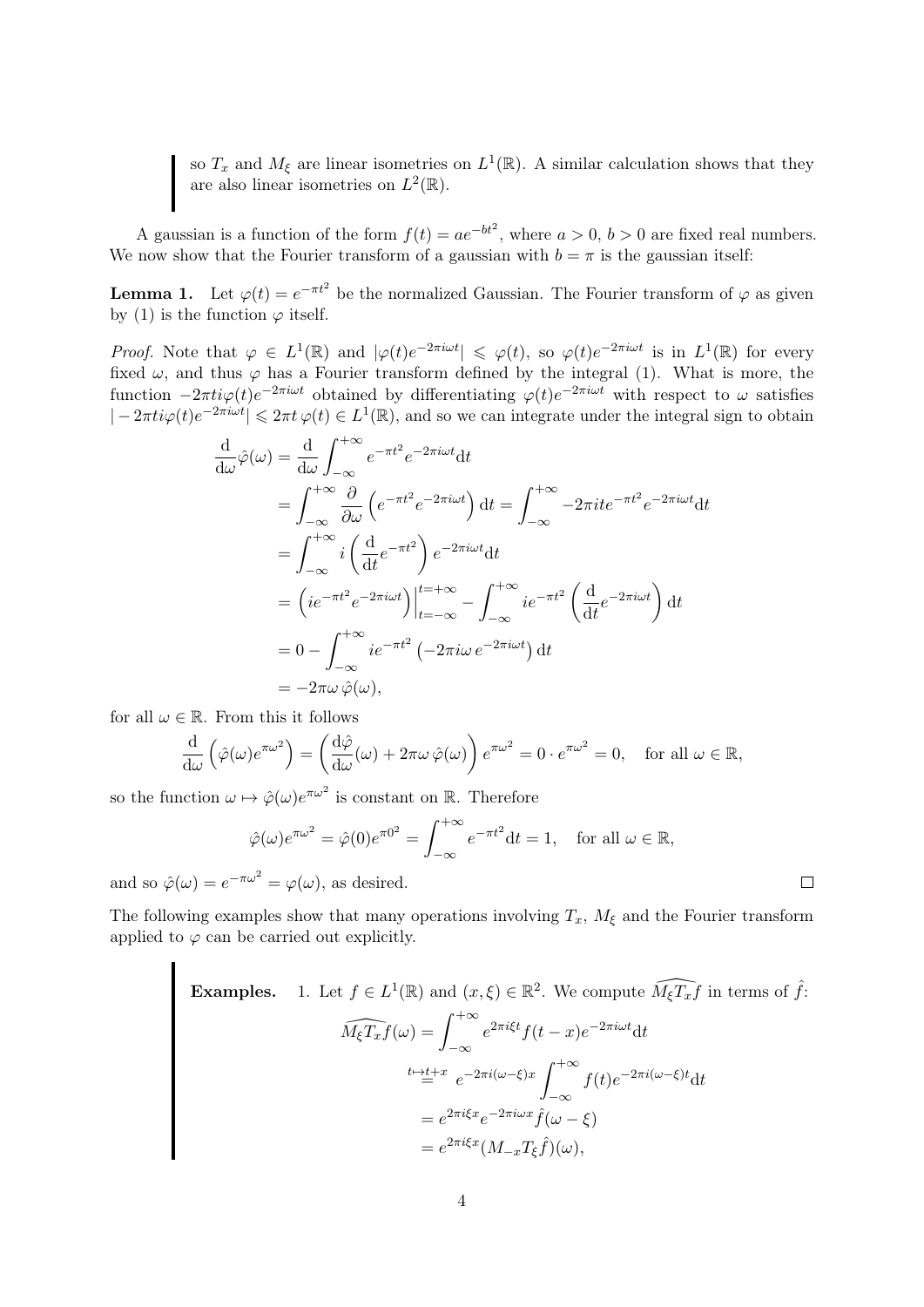so 
$$
\widehat{M_{\xi}T_x f} = e^{2\pi i \xi x} M_{-x} T_{\xi} \widehat{f}
$$
.

2. Let  $\varphi(x) = e^{-\pi x^2}$  be the normalized gaussian. For any given  $(x, \xi), (u, \eta) \in \mathbb{R}^2$ we compute the inner product  $\langle M_{\xi} T_x \varphi, M_{\eta} T_u \varphi \rangle$  in the space  $L^2(\mathbb{R})$ :

$$
\langle M_{\xi} T_{x} \varphi, M_{\eta} T_{u} \varphi \rangle = \int_{-\infty}^{+\infty} e^{2\pi i \xi t} e^{-\pi (t-x)^{2}} \overline{e^{2\pi i \eta t} e^{-\pi (t-u)^{2}}} dt
$$
  
\n
$$
= \int_{-\infty}^{+\infty} e^{-\pi \left[ (t-x)^{2} + (t-u)^{2} \right]} e^{-2\pi i (\eta - \xi)t} dt
$$
  
\n
$$
= \int_{-\infty}^{+\infty} e^{-\pi \left[ \frac{1}{2} (2t-x-u)^{2} + \frac{1}{2} (u-x)^{2} \right]} e^{-2\pi i (\eta - \xi)t} dt
$$
  
\n
$$
y = \frac{2t-x-u}{\underline{\omega}^{2}} e^{-\frac{\pi}{2} (u-x)^{2}} \int_{-\infty}^{+\infty} e^{-\pi y^{2}} e^{-2\pi i (\eta - \xi) \frac{y}{\sqrt{2}}} e^{-\pi i (\eta - \xi) (x+u)} \frac{1}{\sqrt{2}} dy
$$
  
\n
$$
= \frac{1}{\sqrt{2}} e^{-\frac{\pi}{2} (u-x)^{2}} e^{-\pi i (\eta - \xi) (x+u)} \hat{\varphi} \left( \frac{\eta - \xi}{\sqrt{2}} \right)
$$
  
\n
$$
= \frac{1}{\sqrt{2}} e^{-\pi i (\eta - \xi) (x+u)} \varphi \left( \frac{u-x}{\sqrt{2}} \right) \varphi \left( \frac{\eta - \xi}{\sqrt{2}} \right)
$$

# 3 Plancherel's Theorem

We use the calculations in the previous examples to show the following Lemma which will be our first step towards defining the Fourier transform on  $L^2(\mathbb{R})$ .

**Lemma 2.** Let  $\mathcal{X} = \text{span}\{M_{\xi}T_x\varphi : (x,\xi) \in \mathbb{R}^2\}$ . Then we have the following

- (i) X is a subspace of  $L^1(\mathbb{R}) \cap L^2(\mathbb{R})$ ,
- (ii) The Fourier transform  $f \mapsto \hat{f}$  is a bijection from X to itself, and
- (iii)  $\|\widehat{f}\|_{L^2(\mathbb{R})} = \|f\|_{L^2(\mathbb{R})}$ , for all  $f \in \mathcal{X}$ .

*Proof.* (i) Note that, for any  $(x,\xi) \in \mathbb{R}^2$ , the function  $M_{\xi}T_{x}\varphi$  is in  $L^1(\mathbb{R}) \cap L^2(\mathbb{R})$ , since  $\varphi \in$  $L^1(\mathbb{R}) \cap L^2(\mathbb{R})$  and  $M_{\xi}$  are  $T_x$  linear isometries on both of  $L^1(\mathbb{R})$  and  $L^2(\mathbb{R})$ . Therefore any linear combination of such functions is in  $L^1(\mathbb{R}) \cap L^2(\mathbb{R})$ , and so  $\mathcal{X} \subset L^1(\mathbb{R}) \cap L^2(\mathbb{R})$ .

(ii) Now let  $f = \sum_{k=1}^n c_k M_{\xi_k} T_{x_k} \varphi$  be an element of  $\mathcal{X}$ , where  $c_k \in \mathbb{C}$  are complex coefficients. Then

$$
\hat{f} = \sum_{k=1}^{n} c_k \widehat{M_{\xi_k} T_{x_k}} \varphi = \sum_{k=1}^{n} c_k e^{2\pi i \xi_k x_k} M_{-x_k} T_{\xi_k} \varphi \in \mathcal{X}.
$$

This shows that the image of  $\mathcal X$  under the Fourier transform lies in  $\mathcal X$ . To show surjectivity, we need to show that every  $f \in \mathcal{X}$  is the Fourier transform of some element of  $\mathcal{X}$ . Let f be as above and define  $g = \sum_{k=1}^{n} c_k e^{2\pi i \xi_k x_k} M_{x_k} T_{-\xi_k} \varphi$ . Then

$$
\hat{g} = \sum_{k=1}^{n} c_k e^{2\pi i \xi_k x_k} \cdot e^{-2\pi i \xi_k x_k} M_{\xi_k} T_{x_k} \varphi = f,
$$

as desired.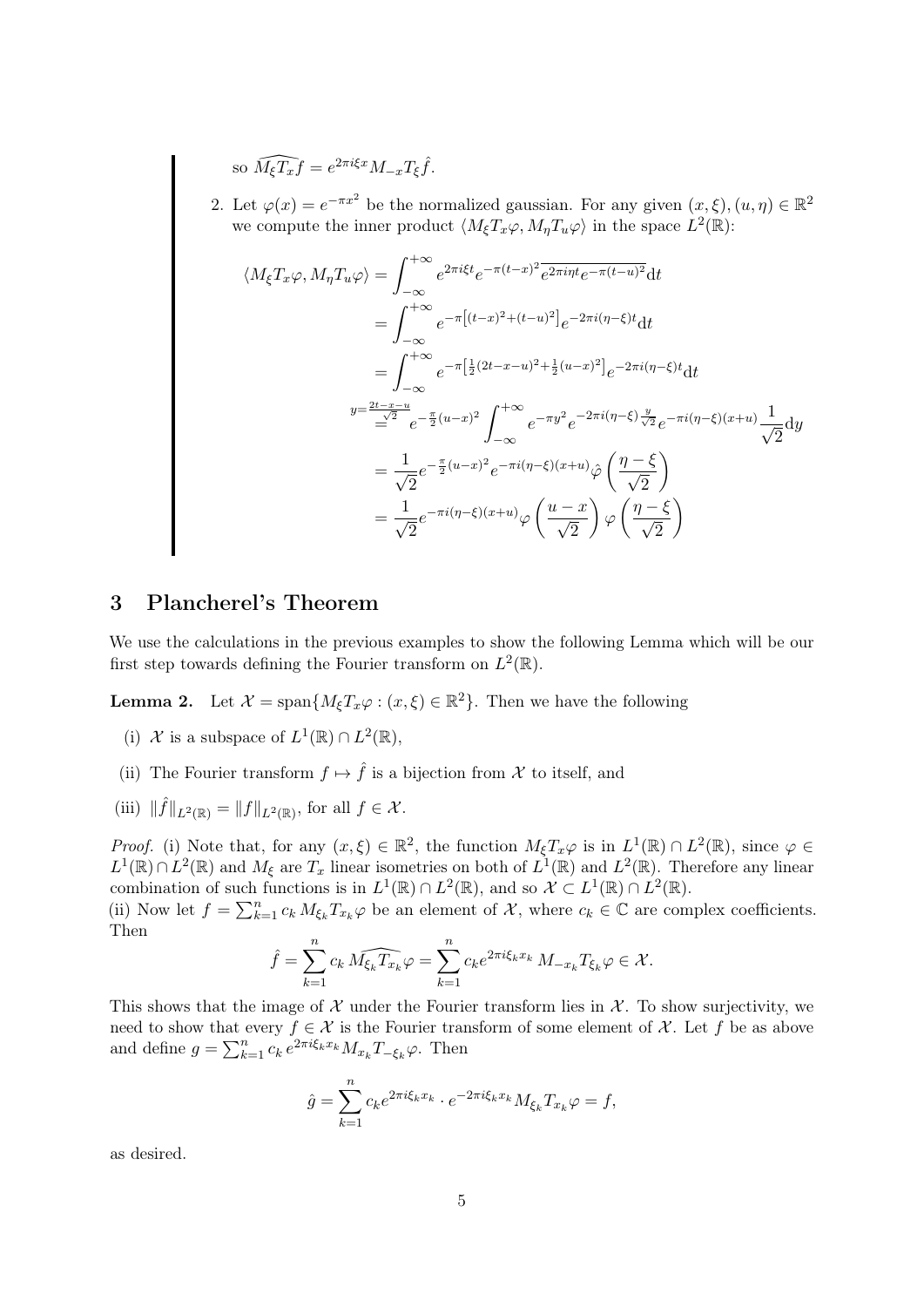(iii) We first compute for any given  $(x, \xi), (u, \eta) \in \mathbb{R}^2$ :

$$
\langle \widehat{M_{\xi}T_{x}}\varphi, \widehat{M_{\eta}T_{u}}\varphi \rangle = \langle e^{2\pi i\xi x} M_{-x}T_{\xi}\hat{\varphi}, e^{2\pi i\eta u} M_{-u}T_{\eta}\hat{\varphi} \rangle
$$
  
\n
$$
= e^{2\pi i(\xi x - \eta u)} \langle M_{-x}T_{\xi}\varphi, M_{-u}T_{\eta}\varphi \rangle
$$
  
\n
$$
= e^{2\pi i(\xi x - \eta u)} \frac{1}{\sqrt{2}} e^{-\pi i(-u+x)(\xi + \eta)} \varphi \left(\frac{\eta - \xi}{\sqrt{2}}\right) \varphi \left(\frac{-u + x}{\sqrt{2}}\right)
$$
  
\n
$$
= \frac{1}{\sqrt{2}} e^{-\pi i(\eta - \xi)(x + u)} \varphi \left(\frac{u - x}{\sqrt{2}}\right) \varphi \left(\frac{\eta - \xi}{\sqrt{2}}\right)
$$
  
\n
$$
= \langle M_{\xi}T_{x}\varphi, M_{\eta}T_{u}\varphi \rangle.
$$

Now let  $f \in \mathcal{X}$  be as above. Then

$$
\|\hat{f}\|_{L^{2}(\mathbb{R})}^{2} = \left\langle \sum_{k=1}^{n} c_{k} \widehat{M_{\xi_{k}}T_{x_{k}}} \varphi, \sum_{l=1}^{n} c_{l} \widehat{M_{\xi_{l}}T_{x_{l}}} \varphi \right\rangle
$$
  
\n
$$
= \sum_{k,l=1}^{n} c_{k} \overline{c_{l}} \left\langle \widehat{M_{\xi_{k}}T_{x_{k}}} \varphi, \widehat{M_{\xi_{l}}T_{x_{l}}} \varphi \right\rangle
$$
  
\n
$$
= \sum_{k,l=1}^{n} c_{k} \overline{c_{l}} \left\langle M_{\xi_{k}}T_{x_{k}} \varphi, M_{\xi_{l}}T_{x_{l}} \varphi \right\rangle
$$
  
\n
$$
= \left\langle \sum_{k=1}^{n} c_{k} M_{\xi_{k}}T_{x_{k}} \varphi, \sum_{l=1}^{n} c_{l} M_{\xi_{l}}T_{x_{l}} \varphi \right\rangle = \|f\|_{L^{2}(\mathbb{R})}^{2}.
$$

**Lemma 3.** Let X be as in the previous lemma. Then X is dense in  $L^2(\mathbb{R})$ , that is  $\overline{X} = L^2(\mathbb{R})$ . *Proof.* Fix an  $f \in L^2(\mathbb{R})$  and an  $\epsilon > 0$ . Since  $\int_{-\infty}^{+\infty} |f(x)|^2 dx < \infty$ , we have

$$
||f - \mathbb{1}_{[-R,R]}f||_{L^{2}(\mathbb{R})}^{2} = \int_{-\infty}^{+\infty} \mathbb{1}_{\mathbb{R}\setminus[-R,R]}(t) |f(t)|^{2} dt \to 0,
$$

as  $R \to \infty$ . Fix an  $R > 0$  large enough so that  $||f - 1_{[-R,R]}f||_{L^2(\mathbb{R})} < \epsilon/2$ . Also fix a large enough  $A > 0$  so that  $A > R$  and

$$
\frac{2e^{-2\pi A^2}}{1 - e^{-2\pi A^2}} \left( e^{\pi R^2} \|f\|_{L^2(\mathbb{R})} + \epsilon \right)^2 < \frac{\epsilon^2}{8}.\tag{6}
$$

The significance of this choice will become apparent later. Now consider the function  $g(t)$  =  $\mathbb{1}_{[-R,R]}(t) f(t) e^{\pi t^2}$ . Note that

$$
\int_{-A}^{A} |g(t)|^2 dt = \int_{-A}^{A} 1_{[-R,R]}(t) |f(t)|^2 e^{2\pi t^2} dt \leq e^{2\pi R^2} \int_{-A}^{A} |f(t)|^2 dt \leq e^{2\pi R^2} ||f||_{L^2(\mathbb{R})}^2 < \infty, \quad (7)
$$

so  $g \in L^2([-A, A])$ . Thus the function g can be approximated by its partial Fourier series on  $[-A, A]$ , that is, there exists an  $N \in \mathbb{N}$  and coefficients  $(c_k)_{k=-N}^N$  such that

$$
s(t) = \sum_{k=-N}^{N} c_k e^{\pi i kt/A}
$$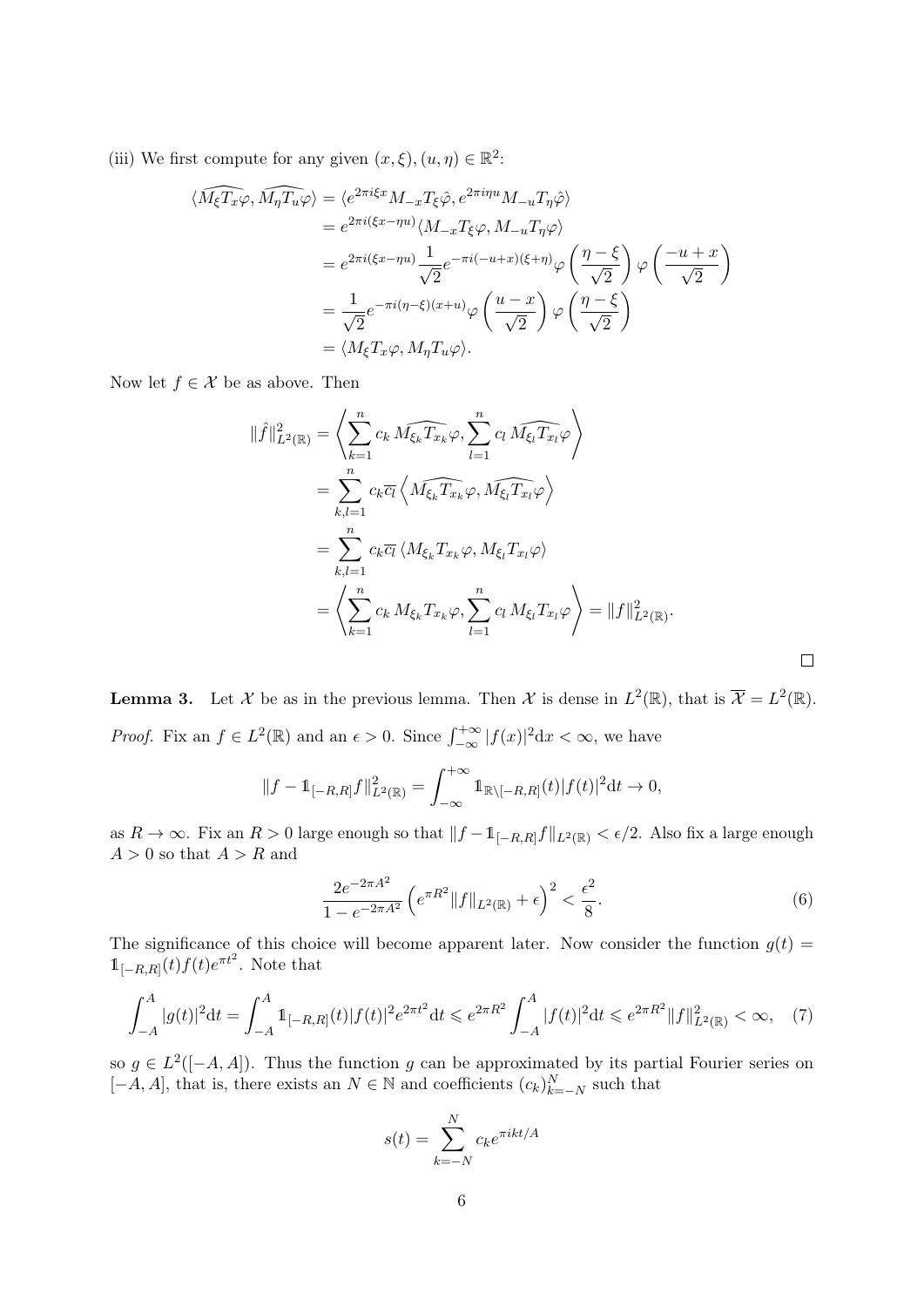satisfies  $||g - s||_{L^2([-A,A])}^2 < \epsilon^2/8$ . We now bound  $||s||_{L^2([-A,A])}$  by using (7) as follows:

$$
\|s\|_{L^2([-A,A])} \le \|g\|_{L^2([-A,A])} + \|s - g\|_{L^2([-A,A])} \le e^{\pi R^2} \|f\|_{L^2(\mathbb{R})} + \sqrt{\frac{\epsilon^2}{8}} < e^{\pi R^2} \|f\|_{L^2(\mathbb{R})} + \epsilon.
$$

Now define the function  $h$  by

$$
h(t):=s(t)e^{-\pi t^2}=\sum_{k=-N}^Nc_ke^{\pi ikt/A}\varphi(t)=\sum_{k=-N}^Nc_kM_{\frac{k}{2A}}\varphi(t),
$$

so that we have  $h \in \mathcal{X}$ . By using the 2A-periodicity of s and fact that  $1_{[-R,R]}f$  is zero outside the interval  $[-A, A]$  we can estimate

$$
\begin{split} \|\mathbb{1}_{[-R,R]}f - h\|_{L^{2}(\mathbb{R})}^{2} &= \sum_{n\in\mathbb{Z}} \int_{(2n-1)A}^{(2n+1)A} |\mathbb{1}_{[-R,R]}(t)f(t) - h(t)|^{2} \mathrm{d}t \\ &= \int_{-A}^{A} |\mathbb{1}_{[-R,R]}(t)f(t) - s(t)e^{-\pi t^{2}}|^{2} \mathrm{d}t + \sum_{n\in\mathbb{Z}\setminus\{0\}} \int_{(2n-1)A}^{(2n+1)A} |s(t)e^{-\pi t^{2}}|^{2} \mathrm{d}t \\ &\leqslant \int_{-A}^{A} |g(t) - s(t)|^{2} e^{-2\pi t^{2}} \mathrm{d}t + \sum_{n\in\mathbb{Z}\setminus\{0\}} \int_{(2n-1)A}^{(2n+1)A} |s(t)|^{2} e^{-2\pi (2|n|-1)^{2} A^{2}} \mathrm{d}t \\ &\leqslant \|g - s\|_{L^{2}([-A,A])}^{2} + \sum_{n\in\mathbb{Z}\setminus\{0\}} e^{-2\pi |n| A^{2}} \int_{-A}^{A} |s(t+2n)A|^{2} \mathrm{d}t \\ &= \|g - s\|_{L^{2}([-A,A])}^{2} + 2\frac{e^{-2\pi A^{2}}}{1 - e^{-2\pi A^{2}}} \|s\|_{L^{2}([-A,A])}^{2} \\ &< \frac{\epsilon^{2}}{8} + 2\frac{e^{-2\pi A^{2}}}{1 - e^{-2\pi A^{2}}} \left(e^{\pi R^{2}} \|f\|_{L^{2}(\mathbb{R})} + \epsilon\right)^{2} \\ &< \frac{\epsilon^{2}}{8} + \frac{\epsilon^{2}}{8} = \frac{\epsilon^{2}}{4}, \end{split}
$$

where the last line is due to (6). Therefore

$$
||f - h||_{L^{2}(\mathbb{R})} \le ||f - 1||_{[-R,R]}f||_{L^{2}(\mathbb{R})} + ||1||_{[-R,R]}f - h||_{L^{2}(\mathbb{R})} < \frac{\epsilon}{2} + \frac{\epsilon}{2} = \epsilon.
$$

We have shown that an arbitrary element f of  $L^2(\mathbb{R})$  can be approximated to arbitrary precision  $\epsilon$  by an element  $h \in \mathcal{X}$ , and so  $\mathcal{X}$  is dense in  $L^2(\mathbb{R})$ .  $\Box$ 

With the previous two Lemmas we are finally in the position to define the Fourier transform on  $L^2(\mathbb{R})$ :

**Theorem 1.** Let X be as in Lemma 2. Then the Fourier transform  $f \mapsto \hat{f}$  on X extends to a unitary operator  $\mathcal F$  on  $L^2(\mathbb R)$ .

*Proof.* Since  $\mathcal{X} \subset L^1(\mathbb{R})$ , we can define  $\mathcal{F}f := \hat{f}$ , for  $f \in \mathcal{X}$ . Now let f be an arbitrary element of  $L^2(\mathbb{R})$ . By Lemma 3 there exists a sequence  $\{f_n\}_{n\in\mathbb{N}}$  in X such that  $||f_n-f||_{L^2(\mathbb{R})} \to 0$  as  $n \to \infty$ . Since the sequence  $\{f_n\}_{n\in\mathbb{N}}$  converges, we know it is a Cauchy sequence. Now, by Lemma 2 (iii) we have  $\|\hat{f}_n - \hat{f}_m\|_{L^2(\mathbb{R})} = \|f_n - f_m\|_{L^2(\mathbb{R})}$  for  $m, n \in \mathbb{N}$ , so  $\{\hat{f}_n\}_{n \in \mathbb{N}}$  is also a Cauchy sequence. Since the space  $L^2(\mathbb{R})$  is complete, it follows that  $\{\hat{f}_n\}_{n\in\mathbb{N}}$  converges to some element of  $L^2(\mathbb{R})$ .